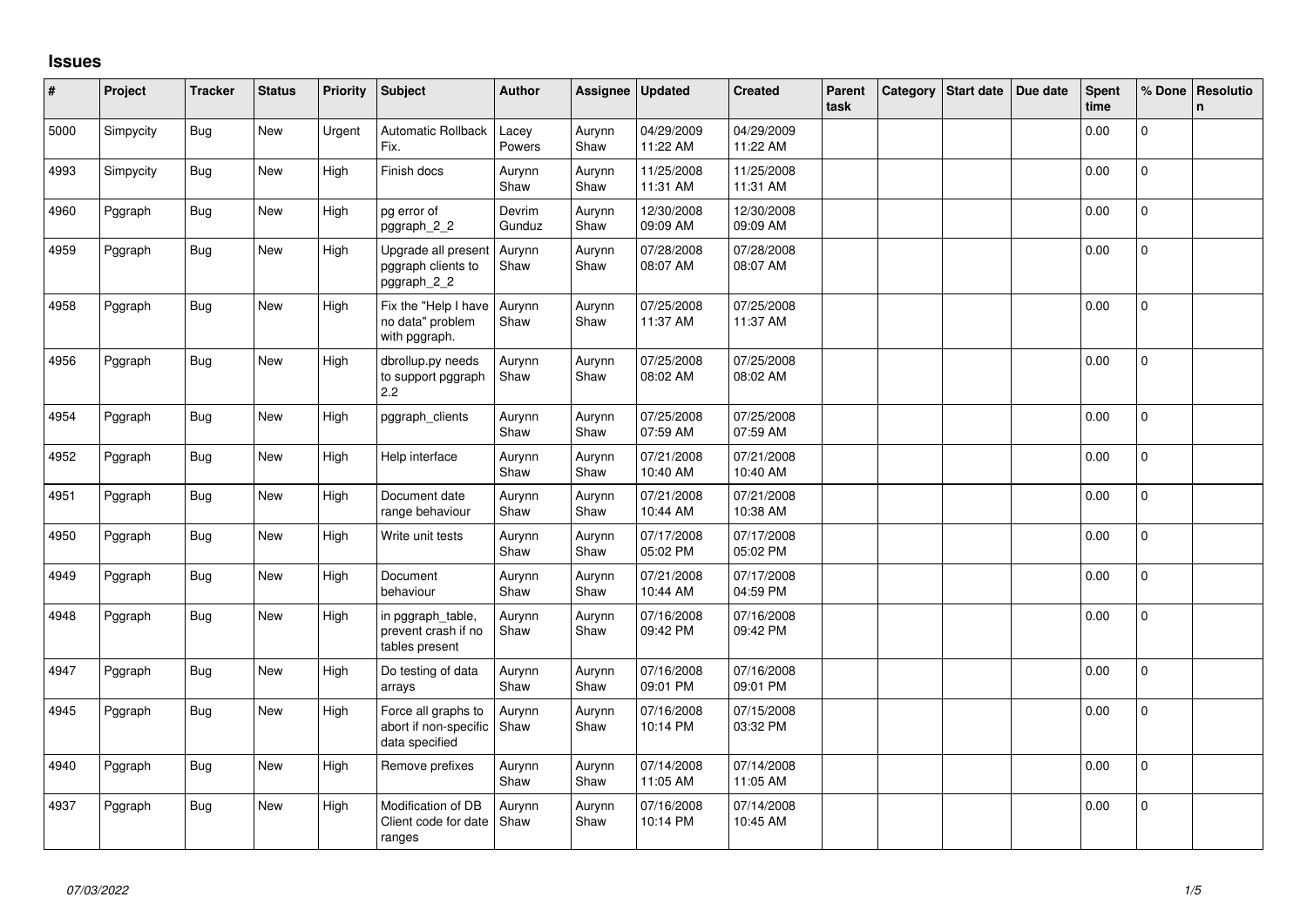| #    | Project   | <b>Tracker</b> | <b>Status</b>  | <b>Priority</b> | Subject                                                                                                      | Author            | <b>Assignee</b>   | <b>Updated</b>         | <b>Created</b>         | Parent<br>task | Category | Start date                           | Due date                    | <b>Spent</b><br>time | % Done         | Resolutio<br>$\mathsf{n}$ |
|------|-----------|----------------|----------------|-----------------|--------------------------------------------------------------------------------------------------------------|-------------------|-------------------|------------------------|------------------------|----------------|----------|--------------------------------------|-----------------------------|----------------------|----------------|---------------------------|
| 4936 | Pggraph   | <b>Bug</b>     | New            | High            | Modify averaging<br>functions                                                                                | Aurynn<br>Shaw    | Aurynn<br>Shaw    | 07/14/2008<br>10:12 AM | 07/14/2008<br>10:11 AM |                |          |                                      |                             | 0.00                 | 0              |                           |
| 4901 | Pggraph   | Feature        | New            | High            | pggraph_table<br>doesn't list tables                                                                         | bford -           | Aurynn<br>Shaw    | 12/30/2008<br>01:56 PM | 12/29/2006<br>05:18 PM |                |          |                                      |                             | 0.00                 | $\overline{0}$ |                           |
| 4873 | Odbcng    | Feature        | New            | High            | Win64 version                                                                                                | bford -           | bford -           | 07/23/2008<br>02:21 AM | 07/23/2008<br>02:21 AM |                |          |                                      |                             | 0.00                 | 0              |                           |
| 4872 | Odbcng    | <b>Bug</b>     | New            | High            | ODBCng +<br><b>UNICODE</b>                                                                                   | bford -           | bford -           | 04/24/2008<br>08:55 AM | 04/24/2008<br>08:55 AM |                |          |                                      |                             | 0.00                 | 0              |                           |
| 4868 | Odbcng    | Feature        | New            | High            | Test environment                                                                                             | bford -           | bford -           | 11/28/2007<br>02:22 PM | 11/27/2007<br>08:48 PM |                |          |                                      |                             | 0.00                 | $\mathbf{0}$   |                           |
| 4866 | Odbcng    | Feature        | New            | High            | please post test<br>cases                                                                                    | bford -           | bford -           | 11/16/2007<br>08:21 PM | 11/16/2007<br>08:21 PM |                |          |                                      |                             | 0.00                 | $\overline{0}$ |                           |
| 5328 | pitrtools | <b>Bug</b>     | New            | High            | threaded_rsync.py:<br>--delete-excluded<br>causes all files to<br>be deleted                                 | Eric<br>Worden    |                   | 01/17/2017<br>10:48 AM | 01/17/2017<br>10:48 AM |                |          | 01/17/201                            |                             | 0.00                 | $\mathbf 0$    |                           |
| 5260 | PL/php    | <b>Bug</b>     | New            | High            | The function could<br>not return varchar<br>string -- When<br>there is function<br>definition in<br>includes | anthony<br>chen   |                   | 11/04/2011<br>08:57 AM | 11/02/2011<br>11:16 PM |                |          | 11/02/201                            | 11/11/201                   | 0.00                 | 0              |                           |
| 5265 | pitrtools | Feature        | New            | Normal          | Avoid the need to<br>manually edit<br>postgresql.conf<br>files                                               | Alexey<br>Klyukin | Alexey<br>Klyukin | 05/22/2013<br>05:40 AM | 09/17/2012<br>04:13 AM |                |          | 09/17/201<br>$\mathbf{2}$            | 09/30/201<br>2              | 0.00                 | $\mathbf 0$    |                           |
| 5263 | pitrtools | Discussio<br>n | New            | Normal          | PITRTools ini<br>configuration files<br>are too complex                                                      | Alexey<br>Klyukin | Alexey<br>Klyukin | 05/22/2013<br>05:41 AM | 09/17/2012<br>04:03 AM |                |          | 09/17/201<br>$\overline{\mathbf{c}}$ | 09/30/201<br>$\overline{c}$ | 0.00                 | $\pmb{0}$      |                           |
| 5225 | PL/php    | <b>Bug</b>     | New            | Normal          | Unable to build<br>PL/php on OS X<br>(PHP 5.3)                                                               | Alexey<br>Klyukin | Alexey<br>Klyukin | 05/27/2011<br>05:05 AM | 06/29/2010<br>05:25 AM |                |          | 06/29/201<br>0                       |                             | 0.00                 | $\mathbf 0$    |                           |
| 4979 | PL/php    | Feature        | In<br>Progress | Normal          | Add support for<br><b>IN/OUT</b> parameters                                                                  | Álvaro<br>Herrera | Alexey<br>Klyukin | 09/14/2011<br>11:21 AM | 12/05/2005<br>07:37 AM |                |          |                                      | 09/13/201                   | 0.00                 | $\mathbf{0}$   |                           |
| 4933 | Pggraph   | Feature        | New            | Normal          | Feature requests,<br>pggraph                                                                                 | Aurynn<br>Shaw    | Aurynn<br>Shaw    | 03/12/2008<br>12:44 PM | 03/12/2008<br>12:44 PM |                |          |                                      |                             | 0.00                 | $\mathbf 0$    |                           |
| 4932 | Pggraph   | Feature        | New            | Normal          | Have pggraph<br>directly access Wiki Shaw<br>passwords                                                       | Aurynn            | Aurynn<br>Shaw    | 12/31/2007<br>10:28 AM | 12/31/2007<br>10:28 AM |                |          |                                      |                             | 0.00                 | $\mathbf{0}$   |                           |
| 4931 | Pggraph   | Feature        | New            | Normal          | Develop a nagios<br>plugin for pggraph<br>checks                                                             | Devrim<br>Gunduz  | Aurynn<br>Shaw    | 12/18/2007<br>07:24 PM | 12/18/2007<br>07:24 PM |                |          |                                      |                             | 0.00                 | $\mathbf 0$    |                           |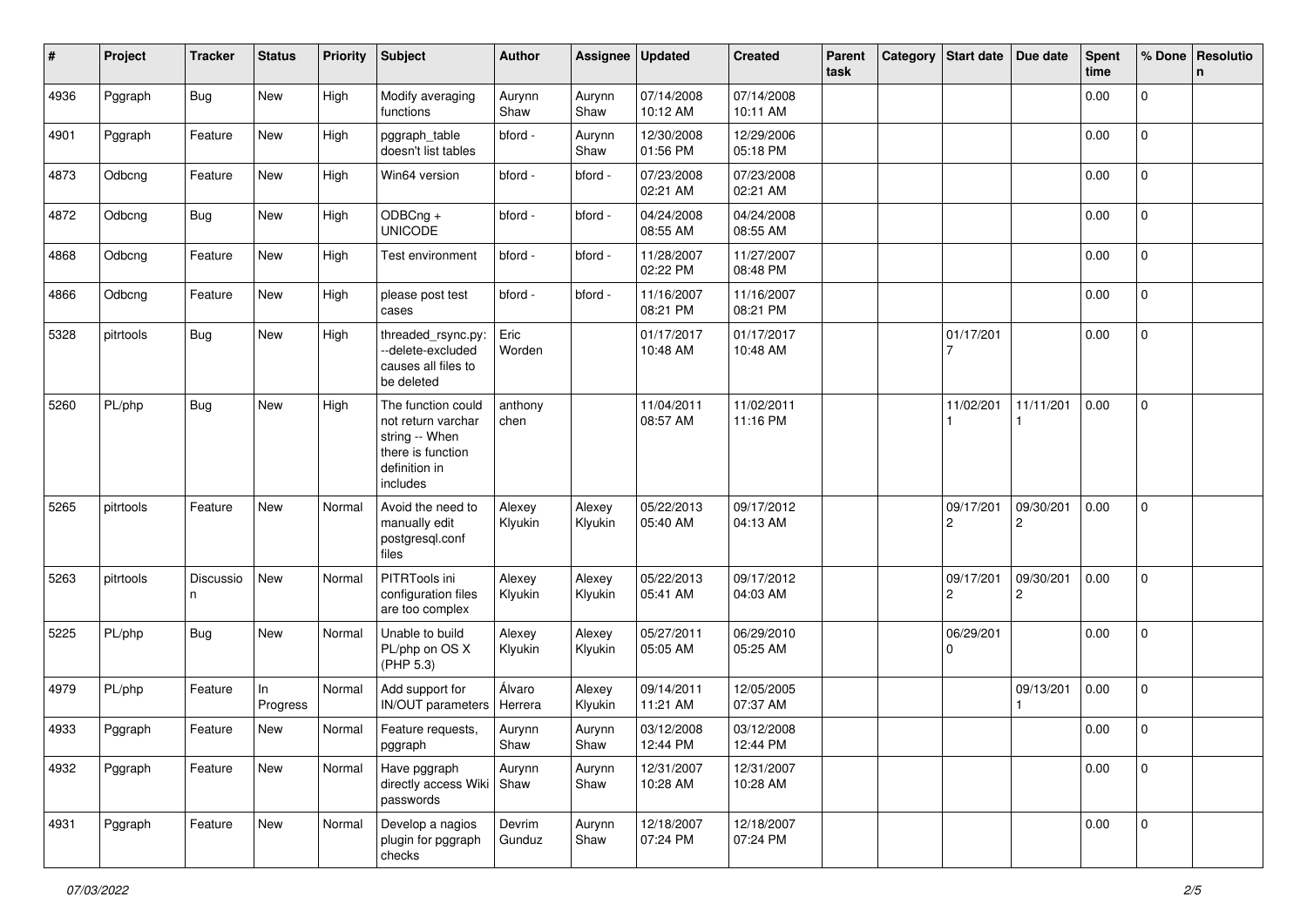| $\#$ | Project             | <b>Tracker</b> | <b>Status</b>  | <b>Priority</b> | <b>Subject</b>                                                    | <b>Author</b>                    | Assignee               | <b>Updated</b>         | <b>Created</b>         | Parent<br>task | Category | <b>Start date</b>                    | Due date  | <b>Spent</b><br>time | % Done         | Resolutio<br>$\mathsf{n}$ |
|------|---------------------|----------------|----------------|-----------------|-------------------------------------------------------------------|----------------------------------|------------------------|------------------------|------------------------|----------------|----------|--------------------------------------|-----------|----------------------|----------------|---------------------------|
| 4926 | Pggraph             | Feature        | New            | Normal          | insert/update/delete                                              | bford -                          | Aurynn<br>Shaw         | 12/26/2007<br>12:26 PM | 08/20/2007<br>04:15 PM |                |          |                                      |           | 0.00                 | $\Omega$       |                           |
| 4925 | Pggraph             | Feature        | <b>New</b>     | Normal          | Allow graphing<br>specific intervals                              | Darcy<br><b>Buskermole</b><br>n. | Aurynn<br>Shaw         | 10/16/2007<br>10:28 AM | 07/03/2007<br>08:28 AM |                |          |                                      |           | 0.00                 | 0              |                           |
| 4915 | Pggraph             | Feature        | In<br>Progress | Normal          | insert time should<br>be timestamptz                              | Darcy<br><b>Buskermole</b><br>n  | Aurynn<br>Shaw         | 10/16/2007<br>09:45 AM | 03/21/2007<br>06:35 AM |                |          |                                      |           | 0.00                 | $\pmb{0}$      |                           |
| 4914 | Pggraph             | Feature        | In<br>Progress | Normal          | customer feedback                                                 | bford -                          | Aurynn<br>Shaw         | 08/20/2007<br>02:37 PM | 03/19/2007<br>08:54 PM |                |          |                                      |           | 0.00                 | $\overline{0}$ |                           |
| 4908 | Pggraph             | Feature        | In<br>Progress | Normal          | Table statistics<br>tablename                                     | bford -                          | Aurynn<br>Shaw         | 08/20/2007<br>02:35 PM | 01/07/2007<br>07:26 PM |                |          |                                      |           | 0.00                 | $\overline{0}$ |                           |
| 4890 | Pggraph             | Feature        | In<br>Progress | Normal          | new report(s)                                                     | Darcy<br><b>Buskermole</b><br>n  | Aurynn<br>Shaw         | 10/16/2007<br>10:20 AM | 09/25/2006<br>10:36 PM |                |          |                                      |           | 0.00                 | $\overline{0}$ |                           |
| 5340 | postgresql-sn<br>ap | Task           | New            | Normal          | Change package<br>name                                            | Ivan<br>Lezhnjov                 | Ivan<br>Lezhnjov       | 08/02/2017<br>11:44 PM | 08/02/2017<br>11:44 PM |                |          | 08/02/201                            | 08/04/201 | 0.00                 | 0              |                           |
| 5339 | postgresgl-sn<br>ap | Task           | New            | Normal          | Explore tracks<br>feature                                         | Ivan<br>Lezhnjov                 | Ivan<br>Lezhnjov       | 06/09/2017<br>03:47 AM | 06/09/2017<br>03:47 AM |                |          | 06/09/201                            | 06/16/201 | 0.00                 | 0              |                           |
| 5327 | postgresql-sn<br>ap | Feature        | In<br>Progress | Normal          | New snap<br>packages to be<br>created                             | Joshua<br>Drake                  | Ivan<br>Lezhnjov       | 12/13/2016<br>08:36 AM | 12/09/2016<br>07:11 AM |                |          | 12/09/201<br>6                       |           | 0.00                 | 40             |                           |
| 5306 | pitrtools           | Feature        | Feedback       | Normal          | Reimplementation<br>of queue                                      | Joshua A.<br><b>Drake</b>        | Joshua<br><b>Drake</b> | 11/13/2014<br>10:12 AM | 05/13/2014<br>12:58 PM |                |          | 05/13/201<br>$\overline{\mathbf{A}}$ |           | 0.00                 | $\mathbf 0$    |                           |
| 5315 | pitrtools           | Feature        | <b>New</b>     | Normal          | cmd_standby: Data<br>Directory vs.<br>Configuration<br>Directory? | Michael<br>Vitale                | Michael<br>Vitale      | 05/14/2015<br>03:57 PM | 05/14/2015<br>03:57 PM |                |          | 05/14/201<br>5                       |           | 0.00                 | $\overline{0}$ |                           |
| 5350 | PL/php              | Bug            | <b>New</b>     | Normal          | Fwd: Telcel red                                                   | briana26c -                      |                        | 11/09/2018<br>09:47 PM | 11/09/2018<br>09:47 PM |                |          |                                      |           | 0.00                 | $\overline{0}$ |                           |
| 5349 | PL/php              | Bug            | <b>New</b>     | Normal          | Telcel red                                                        | briana26c -                      |                        | 11/04/2018<br>11:06 AM | 11/04/2018<br>11:06 AM |                |          |                                      |           | 0.00                 | $\mathbf 0$    |                           |
| 5345 | postgres_fdw        | Bug            | New            | Normal          | Follow-up                                                         | Karen<br>Edwards                 |                        | 11/28/2017<br>03:16 PM | 11/28/2017<br>03:16 PM |                |          |                                      |           | 0.00                 | $\Omega$       |                           |
| 5331 | postgresql-sn<br>ap | Bug            | New            | Normal          | PgBackRest                                                        | Joshua<br>Drake                  |                        | 02/10/2017<br>09:56 AM | 02/10/2017<br>09:56 AM |                |          |                                      |           | 0.00                 | 0              |                           |
| 5326 | postgres_fdw        | Bug            | New            | Normal          | Ubuntu Users<br><b>Email List</b>                                 | Melony<br>Scheid                 |                        | 11/15/2016<br>07:03 AM | 11/15/2016<br>07:03 AM |                |          |                                      |           | 0.00                 | $\mathbf{0}$   |                           |
| 5321 | postgresgl-sn<br>ap | Task           | <b>New</b>     | Normal          | Make postgres a<br>systemd daemon                                 | Ivan<br>Lezhnjov                 |                        | 10/28/2016<br>06:34 AM | 10/28/2016<br>06:34 AM |                |          | 10/28/201<br>6                       |           | 0.00                 | $\overline{0}$ |                           |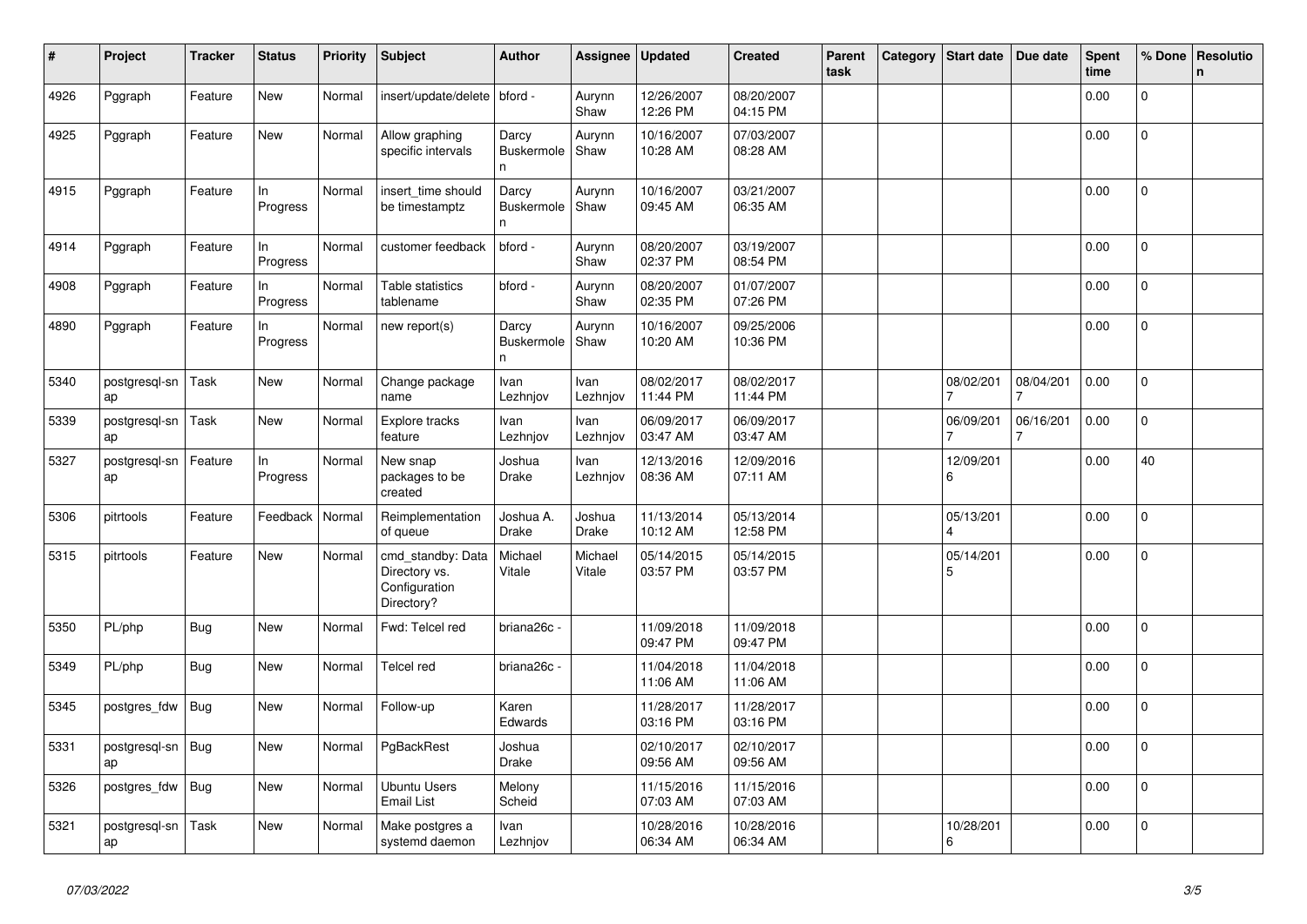| $\vert$ # | Project      | <b>Tracker</b> | <b>Status</b>  | <b>Priority</b> | <b>Subject</b>                                                 | <b>Author</b>          | Assignee | <b>Updated</b>         | <b>Created</b>         | Parent<br>task | Category | Start date                  | Due date | <b>Spent</b><br>time | % Done         | Resolutio<br>$\mathsf{n}$ |
|-----------|--------------|----------------|----------------|-----------------|----------------------------------------------------------------|------------------------|----------|------------------------|------------------------|----------------|----------|-----------------------------|----------|----------------------|----------------|---------------------------|
| 5318      | postgres_fdw | Bug            | <b>New</b>     | Normal          | C-Level, VP-Level,<br>Directors and<br><b>Manager Contacts</b> | <b>Tatum Lau</b>       |          | 06/08/2016<br>07:52 AM | 06/08/2016<br>07:52 AM |                |          |                             |          | 0.00                 | $\Omega$       |                           |
| 5317      | postgres_fdw | Bug            | New            | Normal          | Jonie Bittenbender                                             | Jonie<br>Bittenbende   |          | 01/26/2016<br>10:56 PM | 01/26/2016<br>10:56 PM |                |          |                             |          | 0.00                 | 0              |                           |
| 5316      | postgres_fdw | Bug            | <b>New</b>     | Normal          | (no subject)                                                   | Julieta<br>Clubb       |          | 01/18/2016<br>04:11 AM | 01/18/2016<br>04:11 AM |                |          |                             |          | 0.00                 | $\Omega$       |                           |
| 5312      | postgres_fdw | Bug            | <b>New</b>     | Normal          | <b>AutoDesk Users</b>                                          | Kina<br>Lawrence       |          | 03/09/2015<br>07:36 AM | 03/09/2015<br>07:36 AM |                |          |                             |          | 0.00                 | $\mathbf{0}$   |                           |
| 5303      | postgres_fdw | Bug            | New            | Normal          | [SPAM] Good<br>shoes good prices                               | Alvherre -             |          | 05/11/2014<br>09:24 AM | 05/11/2014<br>09:24 AM |                |          |                             |          | 0.00                 | 0              |                           |
| 5301      | postgres_fdw | <b>Bug</b>     | <b>New</b>     | Normal          | My husband loves<br>Jacob & Co                                 | Postgres<br>fdw        |          | 05/08/2014<br>03:17 AM | 05/08/2014<br>03:17 AM |                |          |                             |          | 0.00                 | $\overline{0}$ |                           |
| 5292      | postgres_fdw | Bug            | <b>New</b>     | Normal          | [SPAM] Good<br>shoes good prices                               | Ladyregina             |          | 04/11/2014<br>02:06 PM | 04/11/2014<br>02:06 PM |                |          |                             |          | 0.00                 | $\mathbf 0$    |                           |
| 5291      | postgres_fdw | Bug            | <b>New</b>     | Normal          | Great watches at<br>cut-prices                                 | Jkawasaki <sub>`</sub> |          | 04/11/2014<br>07:30 AM | 04/11/2014<br>07:30 AM |                |          |                             |          | 0.00                 | $\overline{0}$ |                           |
| 5259      | PL/php       | Feature        | New            | Normal          | Add support for<br>anonymous DO<br>blocks.                     | Alexey<br>Klyukin      |          | 05/27/2011<br>05:52 AM | 05/27/2011<br>05:52 AM |                |          | 05/27/201                   |          | 0.00                 | $\overline{0}$ |                           |
| 5258      | PL/php       | <b>Bug</b>     | <b>New</b>     | Normal          | Get rid of the<br>trusted PL/PHP                               | Alexey<br>Klyukin      |          | 05/27/2011<br>05:43 AM | 05/27/2011<br>05:43 AM |                |          | 05/27/201                   |          | 0.00                 | 0              |                           |
| 5257      | postgres.js  | Support        | <b>New</b>     | Normal          | method to catch<br>error on<br>connection?                     | Rick<br>Harding        |          | 05/26/2011<br>09:15 AM | 05/26/2011<br>09:15 AM |                |          | 05/26/201                   |          | 0.00                 | $\Omega$       |                           |
| 5256      | PL/php       | Discussio<br>n | New            | Normal          | Creating a PL/php<br>distribution                              | Joshua<br><b>Drake</b> |          | 05/26/2011<br>01:44 PM | 05/21/2011<br>06:36 PM |                |          | 05/21/201                   |          | 0.00                 | $\Omega$       |                           |
| 5255      | PL/php       | <b>Bug</b>     | <b>New</b>     | Normal          | support<br><b>TRUNCATE</b><br>triggers                         | Álvaro<br>Herrera      |          | 05/21/2011<br>04:29 PM | 05/21/2011<br>04:29 PM |                |          | 05/21/201<br>$\overline{1}$ |          | 0.00                 | $\Omega$       |                           |
| 5236      | PL/php       | Feature        | <b>New</b>     | Normal          | pg_raise to PHP<br>Object                                      | Moisés P.<br>Sena      |          | 07/29/2010<br>11:08 AM | 07/29/2010<br>11:07 AM |                |          | 07/29/201<br>$\Omega$       |          | 0.00                 | $\overline{0}$ |                           |
| 5235      | PL/php       | Feature        | New            | Normal          | SPI Object and not<br>function                                 | Moisés P.<br>Sena      |          | 07/29/2010<br>10:48 AM | 07/29/2010<br>10:48 AM |                |          | 07/29/201<br>$\Omega$       |          | 0.00                 | $\mathbf 0$    |                           |
| 4984      | PL/php       | Feature        | In<br>Progress | Normal          | Composite Type<br>Argument as table                            | bford -                |          | 05/21/2011<br>04:50 PM | 12/15/2005<br>03:38 AM |                |          |                             |          | 0.00                 | $\Omega$       |                           |
| 4972      | PL/php       | Bug            | ln<br>Progress | Normal          | array $PHP \lt\gt Pg$<br>conversion is<br>broken               | Álvaro<br>Herrera      |          | 05/21/2011<br>04:50 PM | 11/23/2005<br>11:48 AM |                |          |                             |          | 0.00                 | $\overline{0}$ |                           |